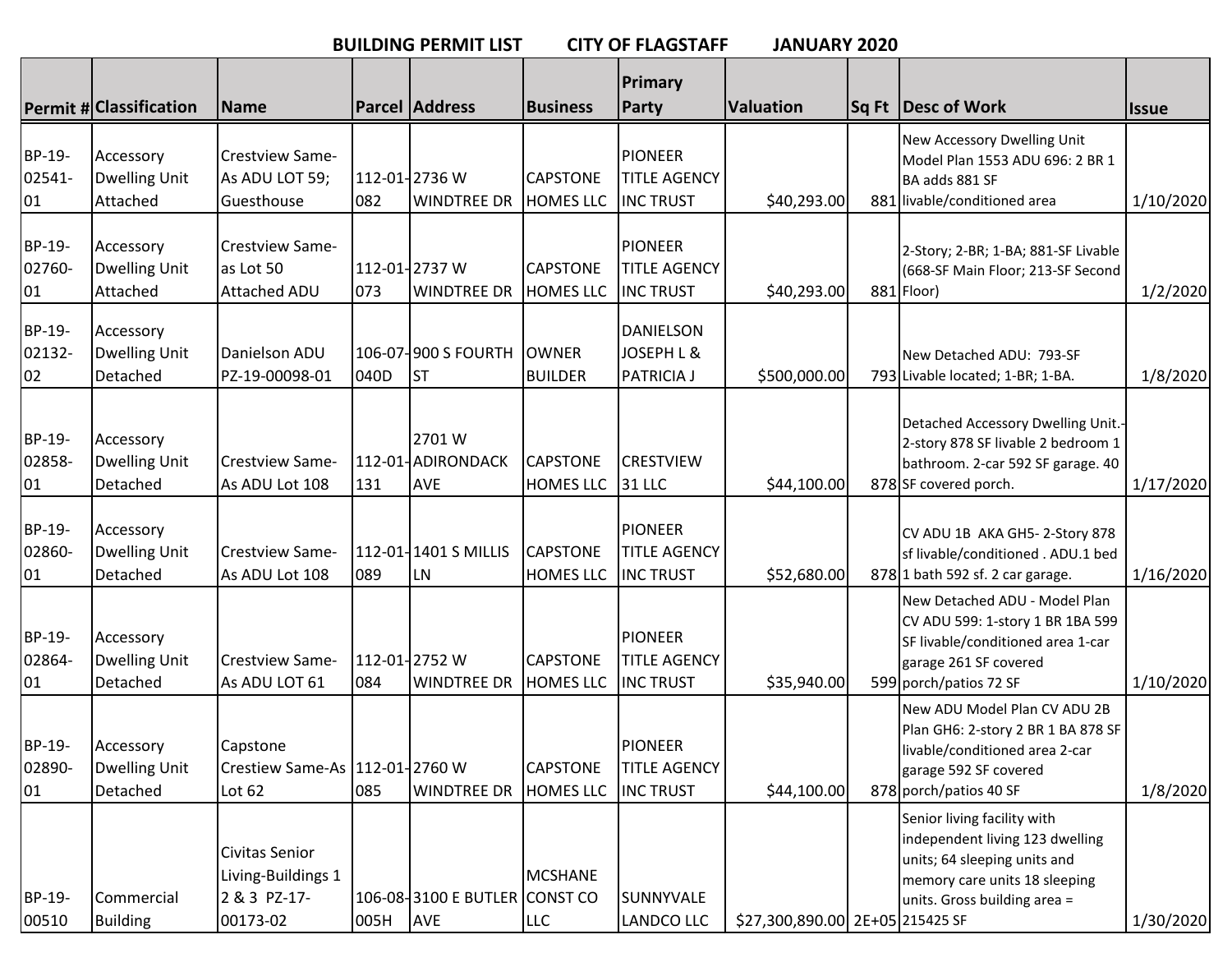| BP-19-        |                 | Civitas Senior                   |               |                               | <b>MCSHANE</b>   |                      |                 | Private/tenant parking garage          |           |
|---------------|-----------------|----------------------------------|---------------|-------------------------------|------------------|----------------------|-----------------|----------------------------------------|-----------|
| 00510-        | Commercial      | Living-Garage #1                 |               | 106-08-3100 E BUTLER CONST CO |                  | <b>SUNNYVALE</b>     |                 | building #1 with (5) single-bay        |           |
| 01            | <b>Building</b> | PZ-17-00173-02                   | 005H          | <b>AVE</b>                    | <b>LLC</b>       | <b>LANDCO LLC</b>    |                 | 1412 garages. 1412 SF.                 | 1/30/2020 |
| BP-19-        |                 | Civitas Senior                   |               |                               | <b>MCSHANE</b>   |                      |                 | Private/tenant parking garage          |           |
| 00510-        | Commercial      | Living-Garage #2                 |               | 106-08-3100 E BUTLER CONST CO |                  | <b>SUNNYVALE</b>     |                 | building #2 with (5) single-bay        |           |
| 02            | <b>Building</b> | PZ-17-00173-02                   | 005H          | <b>AVE</b>                    | <b>LLC</b>       | LANDCO LLC           |                 | 1412 garages. 1412 SF.                 | 1/30/2020 |
| BP-19-        |                 | Civitas Senior                   |               |                               | <b>MCSHANE</b>   |                      |                 | Private/tenant parking garage          |           |
| 00510-        | Commercial      | Living-Garage #3                 |               | 106-08-3100 E BUTLER CONST CO |                  | <b>SUNNYVALE</b>     |                 | building #3 with (5) single-bay        |           |
| 03            | <b>Building</b> | PZ-17-00173-03                   | 005H          | <b>AVE</b>                    | <b>LLC</b>       | <b>LANDCO LLC</b>    |                 | 1412 garages. 1412 SF.                 | 1/30/2020 |
|               |                 |                                  |               |                               |                  |                      |                 |                                        |           |
|               |                 |                                  |               |                               |                  |                      |                 |                                        |           |
| BP-19-        |                 | Civitas Senior                   |               |                               | <b>MCSHANE</b>   |                      |                 | Private/tenant parking garage          |           |
| 00510-        | Commercial      | Living-Garage #4                 |               | 106-08-3100 E BUTLER CONST CO |                  | <b>SUNNYVALE</b>     |                 | building #4 with (3) single-bay and    |           |
| 04            | Building        | PZ-17-00173-03                   | 005H          | <b>AVE</b>                    | <b>LLC</b>       | <b>LANDCO LLC</b>    |                 | $1412(1)$ double-bay garages. 1412 SF. | 1/30/2020 |
| BP-19-        | Commercial      | Civitas Senior                   |               | 106-08-3100 E BUTLER MCSHANE  |                  | <b>SUNNYVALE</b>     |                 | Private/tenant parking garage          |           |
| 00510-        | Building        | Living-Garage #5                 | 005H          | <b>AVE</b>                    | <b>CONST CO</b>  | <b>LANDCO LLC</b>    |                 | 1412 building #5 with (5) single-bay   | 1/30/2020 |
| <b>BP-19-</b> | Commercial      | Uncommon                         |               | 103-04-910 S MILTON           |                  | <b>PANDIT ARUN</b>   |                 | Foundation only for a 179 unit         |           |
| 01860         | <b>Building</b> | <b>FOUNDATION</b>                | 005           | <b>RD</b>                     |                  | & SHILPA A           | \$13,200,000.00 | multi-family housing complex.          | 1/16/2020 |
|               |                 |                                  |               |                               |                  |                      |                 |                                        |           |
|               |                 |                                  |               |                               |                  |                      |                 | INstall New exterior roof canopy       |           |
|               |                 |                                  |               |                               |                  |                      |                 | with batten fascia panels over an      |           |
|               |                 |                                  |               |                               |                  |                      |                 | existing roof structure to redirect    |           |
|               |                 | <b>FMC Construct</b>             |               |                               | LOVEN            | <b>FLAGSTAFF</b>     |                 | roof drainage away from major          |           |
| BP-19-        | Commercial      | <b>New Exterior</b>              | 101-01-1200 N |                               | <b>CONTRACTI</b> | <b>MEDICAL</b>       |                 | point of occupant access and           |           |
| 02862         | Building        | Canopy                           | 013C          | <b>BEAVER ST</b>              | <b>NG INC</b>    | <b>CENTER INC</b>    | \$85,000.00     | egress: Approximately 309-SF           | 1/14/2020 |
|               | commercial      | New Storefront                   |               |                               | <u>HUNTER</u>    |                      |                 | New glass store front new              |           |
| BP-19-        | <b>Building</b> | for Future Suite                 |               | 104-19-320 S REGENT           | <b>BUILDING</b>  | <b>BIG ASPEN</b>     |                 | structural opening to                  |           |
| 01911         | Repair/Remodel  | 302                              | 123           | ST STE 302                    | <b>GROUP LLC</b> | <b>PLACE LLC</b>     | \$30,000.00     | accommodate                            | 1/2/2020  |
|               | Commercial      |                                  |               |                               |                  |                      |                 |                                        |           |
|               | <b>Building</b> |                                  |               |                               | <b>COCHISE</b>   | <b>MAAHE</b>         |                 | <b>Fuel Tank and Dispenser</b>         |           |
| BP-19-        | Repair/Remodel  | <b>Five Point Fuel</b>           |               | 100-39-222 S MILTON           |                  | CONTRACTO INVESTMENT |                 | replacement new circuits and           |           |
| 02221         | /TI             | Tank                             | 005D          | RD <sup></sup>                | <b>RS INC</b>    | <b>GROUP INC</b>     | \$150,000.00    | 100amp panel                           | 1/2/2020  |
| BP-19-        | <b>Building</b> | Ulta Beauty TI PZ-103-19-RIORDAN |               |                               | Const and        | <b>ENTERPRISES</b>   |                 | Tenant improvement for Ulta            |           |
| 02251         | Repair/Remodel  | 19-00194                         | 001W          | <b>RANCH ST</b>               | Dev Inc          | <b>INC</b>           | \$1,800,000.00  | Beauty 9771 SF gross area.             | 1/13/2020 |
|               | Commercial      |                                  |               |                               |                  |                      |                 |                                        |           |
|               | <b>Building</b> | <b>Flagstaff Medical</b>         |               |                               | LOVEN            | <b>FLAGSTAFF</b>     |                 |                                        |           |
| BP-19-        | Repair/Remodel  | Center Physicians                | 101-01-1200 N |                               | <b>CONTRACTI</b> | <b>MEDICAL</b>       |                 | TI remodeled floor area 1943 SF        |           |
| 02608         | /TI             | Lounge                           | 013C          | <b>BEAVER ST</b>              | <b>NG INC</b>    | <b>CENTER INC</b>    | \$300,000.00    | Physicians Lounge                      | 1/7/2020  |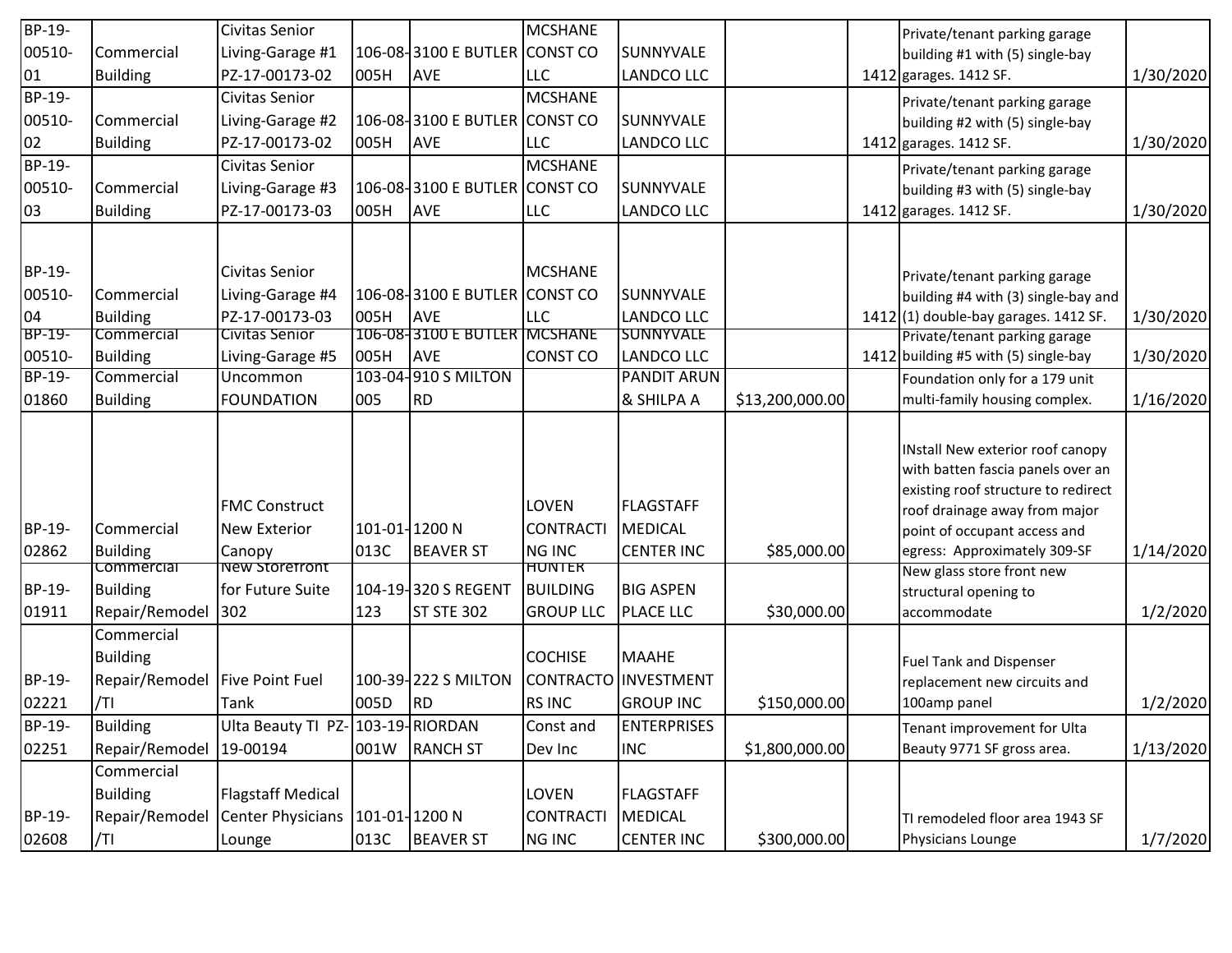|               | commercial                 |                                        |              |                               | INATIONAL                     |                       |                |                                     |           |
|---------------|----------------------------|----------------------------------------|--------------|-------------------------------|-------------------------------|-----------------------|----------------|-------------------------------------|-----------|
|               | <b>Building</b>            |                                        |              |                               | <b>RETAIL</b>                 | <b>VESTAR</b>         |                |                                     |           |
| BP-19-        | Repair/Remodel             | Safeway TI; 4 Wall 103-03-1201 S PLAZA |              |                               | <b>SERVICES</b>               | <b>UNIVERSITY</b>     |                | Safeway TI add partition walls      |           |
| 02784         | /TI                        | Remodel                                | 020          | <b>WAY</b>                    | <b>GROUP INC</b>              | <b>PLAZA LLC</b>      | \$7,000,000.00 | remodel Starbucks kiosk             | 1/22/2020 |
|               | Commercial                 |                                        |              |                               | <b>RELIANCE</b>               | <b>KENZONA</b>        |                | existing elevator shaft.            |           |
| BP-20-        | <b>Building</b>            |                                        |              | 106-03-2200 E BUTLER COMMERCI |                               | <b>INVESTMENT</b>     |                | Replacement of elevator and         |           |
| 00031         |                            | Repair/Remodel Days Inn Elevator       | 005M         | <b>AVE</b>                    | AL CONST.                     | <b>LLC</b>            | \$50,000.00    | associated equipment.               | 1/29/2020 |
| BP-19-        | Commercial                 | Marketplace                            |              | 113-82-5100 N TEST            | Rooftop                       | <b>5100 N TEST</b>    |                | <b>Commercial New Roof Mounted</b>  |           |
| 02895         | Photovoltaic               | Flagstaff Auto                         | 008B         | <b>DR</b>                     | Solar LLC                     | <b>DRIVE LLC</b>      | \$178,000.00   | 83.85 KWDC PV Solar Array System    | 1/30/2020 |
| <b>BP-19-</b> | Manufactured/              | <b>Temp Const</b>                      |              | 101-46-1840 N JASPER          |                               | <b>MMV DEVCO</b>      |                | <b>Temporary Construction</b>       |           |
| 02749         | Mobile/Modular             | Office/Trailer                         | 011          | <b>DR</b>                     |                               | <b>LLC</b>            | \$3,000.00     | Office/Trailer With Parking         | 1/23/2020 |
|               | Res. Building              |                                        |              |                               |                               |                       |                |                                     |           |
| BP-19-        | Repair/Remodel             | <b>Guay Upper Deck</b>                 |              | 110-07-1514 N SAN             | <b>OWNER</b>                  | <b>FRISCO GUAY</b>    |                | 160-SF Upper level Uncovered        |           |
| 02637         | /Add                       | Replacement                            | 042          | <b>FRANCISCO ST</b>           | <b>BUILDER</b>                | <b>LLC</b>            | \$1,800.00     | <b>Deck</b>                         | 1/14/2020 |
|               |                            |                                        |              |                               |                               |                       |                | 217-SF second floor addition        |           |
|               | Res. Building              |                                        |              |                               | <b>GOOD OAK</b>               | <b>JOHNSON</b>        |                | above existing mud room to be       |           |
| BP-19-        | Repair/Remodel             |                                        | 103-07-124 W |                               | <b>ENTERPRISE   MICHELE D</b> |                       |                | reconfigured to accommodate         |           |
| 01625         | /Add                       | Johnson Remodel                        | 001          | <b>BENTON AVE</b>             | IS.                           | <b>LIVING TRUST</b>   | \$93,000.00    | 217 spiral stair.                   | 1/6/2020  |
|               | Res. Building              | Poletti Demo and                       |              | 1867 W                        | <b>BETTER</b>                 |                       |                | sf rear second level deck, 500-sf   |           |
| BP-19-        | Repair/Remodel             | <b>Rebuild Front</b>                   |              | 112-36-UNIVERSITY             | <b>BUILT SHEDS</b>            |                       |                | rear main level deck Construct 250- |           |
| 02516         | /Add                       | <b>Back and Upper</b>                  | 016          | <b>HEIGHTS DR S</b>           | <b>LLC</b>                    | Brian Poletti         | \$32,496.00    | sf deck in rear                     | 1/3/2020  |
|               | Res. Building              |                                        |              |                               |                               |                       |                | Addition to an existing residential |           |
| BP-19-        | Repair/Remodel             |                                        |              | 105-03-3628 S PIMA            |                               | <b>NUNO</b>           |                | SFD to include: 2-BR; 2-BA; 815-SF  |           |
| 02731         | /Add                       | Nuno Addition                          | 004A         | <b>DR</b>                     | <b>JKCINC</b>                 | <b>MACKENZIE K</b>    | \$288,000.00   | 815 Livable;                        | 1/2/2020  |
|               | Res. Building              | Park Street                            |              |                               | <b>HOPE</b>                   | <b>ROBINSON</b>       |                |                                     |           |
| BP-19-        | Repair/Remodel             | Residential                            | 100-37-      |                               |                               | CONSTRUCTI JONATHAN D |                | Remodel addition, roof truss,       |           |
| 02783         | /Add                       | Remodel                                | 006          | 215 S PARK ST                 | ONLLC                         | & KAREN               | \$50,000.00    | windows, stucco                     | 1/13/2020 |
|               | Res. Building              |                                        |              | 2502N                         | <b>KOLESAR</b>                | <b>NAIFEH</b>         |                |                                     |           |
| BP-19-        | Repair/Remodel             | Naifeh Deck                            |              | 117-22-BROKEN                 | <b>CONRTRACT</b>              | <b>GLORIA &amp;</b>   |                | 466-sf deck extension onto          |           |
| 02863         | /Add                       | Construction                           | 039          | <b>CIRCLE RD</b>              | ING INC.                      | <b>THOMAS</b>         | \$50,000.00    | existing rear deck.                 | 1/16/2020 |
|               |                            |                                        |              |                               |                               | <b>MCMURRAY</b>       |                |                                     |           |
|               | Res. Building              | David Street                           |              |                               | <b>GREEN</b>                  | <b>SCOTT C</b>        |                |                                     |           |
| BP-19-        | Repair/Remodel Residential |                                        |              | 101-24-403 E DAVID            | <b>MOUNTAIN</b>               | <b>REVOCABLE</b>      |                | Residential remodel and addition:   |           |
| 02867         | /Add                       | Remodel                                | 005          | <b>DR</b>                     | <b>CONST INC</b>              | <b>TRUST</b>          | \$300,000.00   | 459 2959-SF                         | 1/27/2020 |
|               | Res. Building              |                                        |              |                               |                               | <b>BARNES</b>         |                | bathroom/water closet addition;     |           |
| BP-19-        | Repair/Remodel             |                                        |              | 102-05-1920 N                 | <b>OWNER</b>                  | <b>FULLER &amp;</b>   |                | 75-SF front entry enclosure         |           |
| 02869         | /Add                       | <b>Cresent Remodel</b>                 | 063          | <b>CRESCENT DR</b>            | <b>BUILDER</b>                | <b>JANIS FAMILY</b>   | \$50,000.00    | 589 addition; 439-SF 2-story        | 1/24/2020 |
|               | Res. Building              |                                        |              |                               |                               | PALMER                |                |                                     |           |
| BP-19-        |                            | Repair/Remodel Ardrey Remodel          |              | 112-12-1100 W                 | <b>OWNER</b>                  | <b>REBECCA</b>        |                | remodel addition 388SF add          |           |
| 02882         | /Add                       | BP-16-01298                            | 035          | <b>ARDREY CIR</b>             | <b>BUILDER</b>                | <b>LIVING TRUST</b>   | \$10,000.00    | remodeled 153 porch 35 SF           | 1/6/2020  |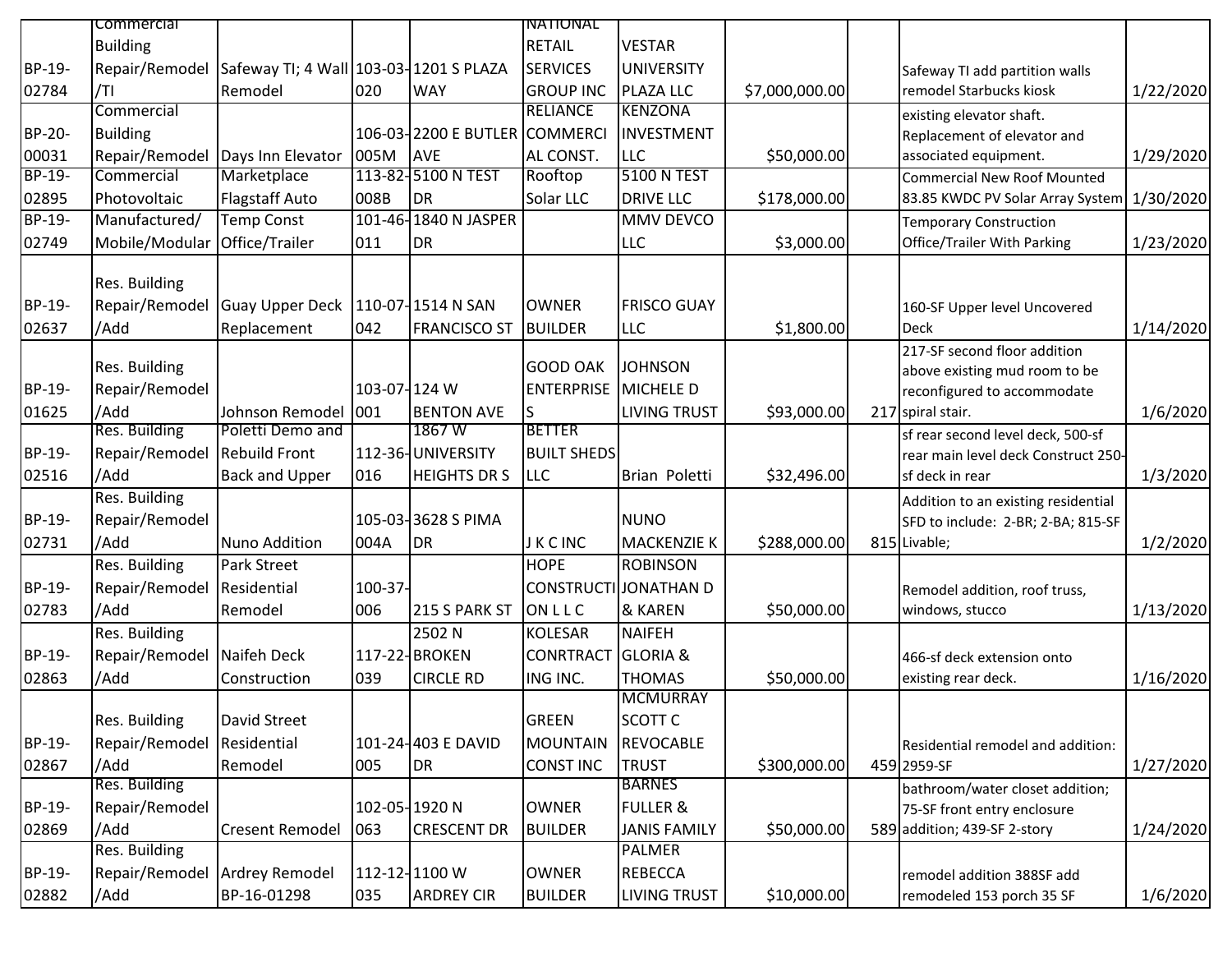|        | Res. Building        | Hellman Beam                                    |               | 7500 E OLD                     |                              |                       |               | Foundation underpinning and        |           |
|--------|----------------------|-------------------------------------------------|---------------|--------------------------------|------------------------------|-----------------------|---------------|------------------------------------|-----------|
| BP-19- | Repair/Remodel       | Installation with                               |               | 114-02-WALNUT                  | <b>Straight Line HELLMAN</b> |                       |               | beam bracing installation at       |           |
| 02889  | /Add                 | Post                                            | 001G          | <b>CANYON RD</b>               | Pier                         | <b>DANIEL J</b>       | \$7,000.00    | location of differential settling. | 1/23/2020 |
|        | Res. Building        |                                                 |               |                                |                              | <b>MORTENSEN</b>      |               | 170-SF renovation of existing      |           |
| BP-20- | Repair/Remodel       | Mortensen                                       |               | 112-50-3864 S BIG SKY OWNER    |                              | MICHAEL J &           |               | basement space into a habitable    |           |
| 00032  | /Add                 | Addition                                        | 097           | TRL                            | <b>BUILDER</b>               | <b>HEIDI LYN</b>      | \$15,000.00   | 200 room/Sleeping room.            | 1/17/2020 |
|        |                      | VOID - Boggess                                  |               |                                |                              |                       |               |                                    |           |
|        | Res. Building        | Addition                                        |               |                                | <b>BUILDERS</b>              | <b>BOGGESS</b>        |               | Room addition/Deck: adding two     |           |
| BP-20- | Repair/Remodel       | University Heights-112-14-3441 S MOORE SHOWCASE |               |                                |                              | THOMAS S IV           |               | new rooms and a deck off the       |           |
| 00033  | /Add                 | Lot 568                                         | 047           | <b>CIR</b>                     | INC.                         | & JONETTE D           |               | front of the residence.            | 1/7/2020  |
|        | Res. Building        |                                                 |               |                                | SSI                          | <b>DOMINICK &amp;</b> |               |                                    |           |
| BP-20- | Repair/Remodel       | Maggio Window                                   |               | 100-02-511 W NAVAJO ENTERPRISE |                              | <b>MCKALEN</b>        |               | Window and siding replacement      |           |
| 00075  | /Add                 | Replacement                                     | 005           | <b>RD</b>                      |                              | <b>SMITH</b>          | \$3,500.00    | front facade                       | 1/17/2020 |
| BP-19- |                      |                                                 |               |                                | <b>HOPE</b>                  | <b>ELM TREE</b>       |               |                                    |           |
| 02815- | Residential          |                                                 | 104-02-608 S  |                                |                              | CONSTRUCTI APPARTMENT |               | Demolition of single family        |           |
| 01     | Demolition           | <b>Fountaine Demo</b>                           | 053           | <b>FOUNTAINE ST</b>            | ONLLC                        | <b>SLLC</b>           | \$10,000.00   | dwelling and detached garage       | 1/23/2020 |
|        |                      |                                                 |               |                                |                              |                       |               |                                    |           |
| BP-19- | Residential          | Hansen Roof-                                    |               | 110-04-401 W SILVER            | <b>Nerd Power</b>            | <b>HANSEN</b>         |               |                                    |           |
| 02631  | Photovoltaic         | mounted Solar                                   | 133E          | <b>SPRUCE AVE</b>              | AZ LLC                       | <b>CELESTE C</b>      | \$321,409.00  | Roof-mounted PV                    | 1/2/2020  |
|        |                      |                                                 |               |                                |                              |                       |               |                                    |           |
| BP-19- | Residential          | Corbett Roof-                                   | 102-08-1214 N |                                | <b>Nerd Power</b>            | <b>WILSON</b>         |               |                                    |           |
| 02632  | Photovoltaic         | mounted Solar                                   | 023           | MCMILLAN RD AZ LLC             |                              | <b>REBECCA</b>        | \$17,403.00   | 13 panel roof-mounted PV system    | 1/2/2020  |
|        |                      |                                                 |               |                                |                              |                       |               |                                    |           |
| BP-19- | Residential          | Weishapl Solar                                  |               | 102-05-11120 W AZURE OWNER     |                              | WEISHAPL              |               | Weishapl Solar Roof Mounted - 28-  |           |
| 02852  | Photovoltaic         | Roof Mounted                                    | 077A          | DR                             | <b>BUILDER</b>               | <b>STEPHEN M</b>      | \$15,000.00   | panel                              | 1/10/2020 |
|        |                      |                                                 |               |                                | <b>PROMETHE</b>              |                       |               |                                    |           |
|        |                      |                                                 |               | 425 E                          | US.                          |                       |               |                                    |           |
| BP-20- | Residential          | <b>Edwards Roof-</b>                            |               | 101-24-HUTCHESON               | RENEWABLE EDWARDS            |                       |               |                                    |           |
| 00004  | Photovoltaic         | mounted Solar                                   | 077           | DR                             | S INC                        | <b>CHRISTOPHER</b>    | \$35,940.00   | Roof Mounted PV                    | 1/10/2020 |
|        |                      |                                                 |               |                                |                              |                       |               |                                    |           |
|        |                      |                                                 |               |                                |                              |                       |               | Install roof-mounted PV Solar      |           |
| BP-20- | Residential          |                                                 | 110-04-1813 N |                                | Rooftop                      |                       |               | System 12 Hanwha QCell modules     |           |
| 00042  | Photovoltaic         | Settles Solar                                   | 073           | <b>KATCHINA DR</b>             | Solar LLC                    | <b>SETTLES ERIK</b>   | \$14,047.00   | enphase microinverters             | 1/16/2020 |
|        | Residential          | Miramonte                                       |               |                                | <b>MIRAMONT</b>              |                       |               | 1-story 1256 sf. livable 2 bed 2   |           |
| BP-19- | <b>Single Family</b> | Presidio Lot 17                                 |               | 112-62-2566 W                  | E ARIZONA                    | <b>MIRAMONTE</b>      |               | bath attached SFD. 2-car 444 sf.   |           |
| 02202  | Attached             | Model 1256                                      | 532           | <b>JOSSELYN DR</b>             | <b>LLC</b>                   | PRESIDIO LLC          | \$94,200.00   | 1256 garage.                       | 1/23/2020 |
|        | Residential          | Mirmaonte                                       |               |                                | <b>MIRAMONT</b>              |                       |               | SFD- Attached 2-story 3 bedroom    |           |
| BP-19- | Single Family        | Presidio Lot 18                                 |               | 112-62-2568 W                  | E ARIZONA                    | <b>MIRAMONTE</b>      |               | 2.5 bath. Livable 2215 SF 2 car    |           |
| 02203  | Attached             | Model 2215                                      | 533           | <b>JOSSELYN DR</b>             | <b>LLC</b>                   | PRESIDIO LLC          | \$166, 125.00 | 2215 Garage                        | 1/23/2020 |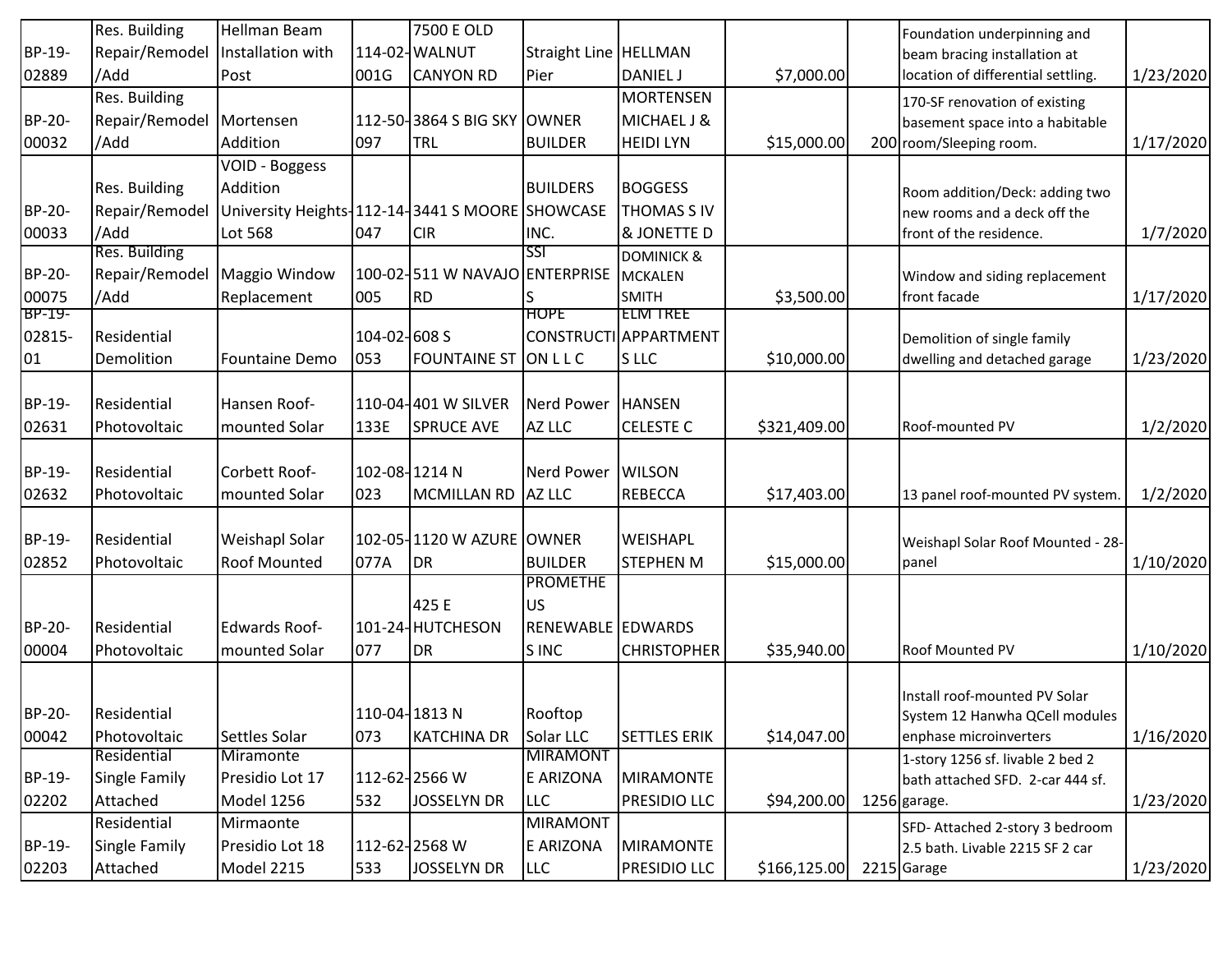|        |                      | Miramonte                          |               |                               |                 |                      |              |         |                                                                           |           |
|--------|----------------------|------------------------------------|---------------|-------------------------------|-----------------|----------------------|--------------|---------|---------------------------------------------------------------------------|-----------|
|        |                      | Switzer Canyon                     |               |                               |                 |                      |              |         | 2-Story attached; 2247 SF livable;                                        |           |
|        | Residential          | Village Lot 44                     |               |                               | <b>MIRAMONT</b> |                      |              |         | 3 bedroom 2.5 bath; 2-car garage                                          |           |
| BP-19- | Single Family        | Same As - Model                    |               | 101-45-585 N MORIAH E ARIZONA |                 | <b>FOREST RING</b>   |              |         | 456 SF. Covered porch/patio 148                                           |           |
| 02655  | Attached             | 2247                               | 143           | <b>DR</b>                     | LLC             | <b>LLC</b>           | \$179,760.00 |         | 2247 SF; Covered deck 199 SF.                                             | 1/31/2020 |
|        |                      |                                    |               |                               |                 |                      |              |         |                                                                           |           |
|        |                      | Miramonte                          |               |                               |                 |                      |              |         | 2-Story attached; 2247 SF livable;                                        |           |
|        | Residential          | Switzer Canyon                     |               |                               | <b>MIRAMONT</b> |                      |              |         | 3 bedroom 2.5 bath; 2-car garage                                          |           |
| BP-19- | Single Family        | Village Lot 45                     |               | 101-45-569 N MORIAH E ARIZONA |                 | <b>FOREST RING</b>   |              |         | 456 SF. Covered porch/patio 148                                           |           |
| 02658  | Attached             | Model 2247                         | 144           | DR                            | LLC             | LLC                  | \$179,760.00 |         | 2247 SF; Covered deck 199 SF.                                             | 1/31/2020 |
|        |                      |                                    |               |                               |                 |                      |              |         | New SFD: Model Plan 1937 2-story                                          |           |
|        |                      | Miramonte                          |               |                               |                 |                      |              |         | 3 BR or 2 BR w/loft 3.5 BA 1937 SF                                        |           |
|        | Residential          | Presidio Same As                   |               |                               | <b>MIRAMONT</b> |                      |              |         | livable/conditioned area 2-car                                            |           |
| BP-19- | <b>Single Family</b> | Lot 29E Model                      |               | 112-62-2473 W                 | E ARIZONA       | <b>MIRAMONTE</b>     |              |         | garage 473 SF covered                                                     |           |
| 02720  | Attached             | 1937                               | 417           | <b>CLEMENT CIR</b>            | <b>LLC</b>      | PRESIDIO LLC         | \$145,275.00 |         | 1937 porch/decks 118 SF                                                   | 1/3/2020  |
|        |                      | Miramonte                          |               |                               |                 |                      |              |         |                                                                           |           |
|        | Residential          | Presidio Same-AS                   |               |                               | <b>MIRAMONT</b> |                      |              |         | SFD Attached Model Plan 2008:                                             |           |
| BP-19- | <b>Single Family</b> | LOT 30E Model                      |               | 112-62-2477 W                 | E ARIZONA       | <b>MIRAMONTE</b>     |              |         | 2008 SF Livable; 2-story 3BR 2.5 BA                                       |           |
| 02721  | Attached             | 2008                               | 418           | <b>CLEMENT CIR</b>            | LLC             | PRESIDIO LLC         | \$150,600.00 |         | 2008 2-car garage 476 SF.                                                 | 1/3/2020  |
|        |                      |                                    |               |                               |                 |                      |              |         | New Single Family Dwelling: 4-BR;                                         |           |
|        |                      |                                    |               |                               |                 |                      |              |         | 4-BA; 3-Story; 2148-SF Livable; 508-                                      |           |
|        | Residential          | Saftoiu ADU                        |               | 795 E                         |                 |                      |              |         | SF 2-Car Garage; 516-SF Total                                             |           |
| BP-19- | Single Family        | Switzer Mesa Unit 101-29-PONDEROSA |               |                               | <b>OWNER</b>    |                      |              |         | Covered Decks. Attached                                                   |           |
| 01517  | Detached             | II-Lot 82                          | 067           | <b>PKWY</b>                   | <b>BUILDER</b>  | <b>SAFTOIU DAN</b>   | \$262,300.00 | 2148 BA | Accessory Dwelling Unit: 1-BR; 1-                                         | 1/3/2020  |
|        |                      |                                    |               |                               |                 |                      |              |         |                                                                           |           |
|        |                      | Miramonte                          |               |                               |                 | <b>WOODY</b>         |              |         | Single Family Dwelling - Detached:<br>1-story 1459 SF. livable 2BR 2BA 2- |           |
|        | Residential          | Presidio in the                    |               |                               | <b>MIRAMONT</b> | <b>MOUNTAIN</b>      |              |         | car garage 424 SF covered front                                           |           |
| BP-19- | Single Family        | Pines-Lot 23C                      | 112-62-2866 S |                               | E ARIZONA       | <b>HOLDINGS</b>      |              |         | porch 79 SF covered rear patio 61                                         |           |
| 01575  | Detached             | Model Plan 1459                    | 362           | <b>WRIGHT RD</b>              | LLC             | LLC                  | \$109,425.00 | 1459 SF |                                                                           | 1/3/2020  |
|        |                      |                                    |               |                               |                 |                      |              |         | Story; 1863-SF Livable; 2-Story;                                          |           |
|        | Residential          |                                    |               |                               | SOLID           | <b>STUART</b>        |              |         | 303-SF 1-car Garage; 215-SF                                               |           |
| BP-19- | Single Family        |                                    |               | 101-10-507 N AGASSIZ COMFORT  |                 | LARRY &              |              |         | Covered front porch; 130-SF                                               |           |
| 01918  | Detached             | <b>Stuart SFD</b>                  | 007           | <b>ST</b>                     | HOMES LLC       | <b>KELLY</b>         | \$220,000.00 |         | 1863 Covered Rear Deck.                                                   | 1/13/2020 |
|        |                      |                                    |               |                               | <b>STEVE</b>    |                      |              |         | New SFD: 2-story 3 BR 2.5 BA with                                         |           |
|        | Residential          |                                    |               | 800N                          | <b>HOLMES</b>   | <b>JOHNSON</b>       |              |         | office/loft 3053 SF                                                       |           |
| BP-19- | Single Family        |                                    |               | 114-18-AMBERWOOD              | <b>BUILDING</b> | <b>BRUCE A &amp;</b> |              |         | livable/conditioned area 3-car                                            |           |
| 02080  | Detached             | Johnson SFD                        | 085           | <b>ST</b>                     | CONST. LLC      | <b>JANEEN L</b>      | \$650,000.00 |         | 3053 garage                                                               | 1/21/2020 |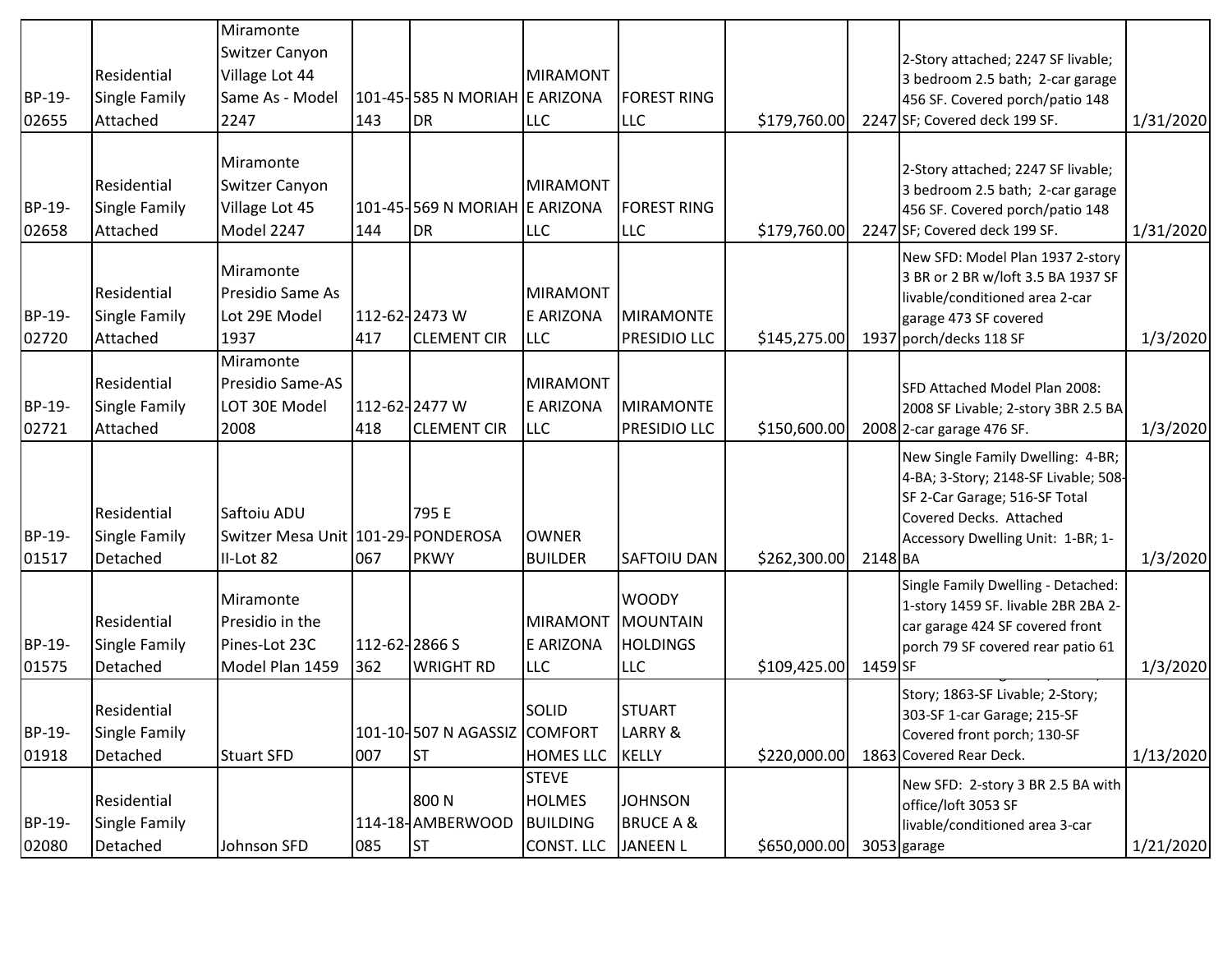|        | Residential          |                                   |      | 3851 S               |                  | <b>JCNDMN</b>        |                 |           | 1-story 6444 SF                                                         |           |
|--------|----------------------|-----------------------------------|------|----------------------|------------------|----------------------|-----------------|-----------|-------------------------------------------------------------------------|-----------|
| BP-19- | <b>Single Family</b> |                                   |      | 105-10-CLUBHOUSE     | <b>SBI Homes</b> | <b>LIVING TRUST</b>  |                 |           | livable/conditioned, 4 bedroom 7                                        |           |
| 02324  | Detached             | Noto SFD                          | 442  | <b>CIR</b>           | <b>LLC</b>       | DTD 10-24-18         | \$1,700,000.00] |           | 6444 bath 2 garages                                                     | 1/30/2020 |
| BP-19- | Single Family        |                                   |      | 113-80-3674 E        | <b>RIGGS</b>     | <b>RIGGS HOMES</b>   |                 |           | 3-BA; 2927.1-SF Total Livable                                           |           |
| 02688  | Detached             | <b>Riggs SFD</b>                  | 019  | <b>AVOCET AVE</b>    | <b>HOMES INC</b> | <b>INC</b>           | \$320,000.00    |           | 2927 (Main LVL: 1326.1 SF; Upper LVL:                                   | 1/29/2020 |
|        | Residential          |                                   |      |                      |                  |                      |                 |           |                                                                         |           |
| BP-19- | Single Family        |                                   |      | 107-02-2215 N EAST   | <b>OWNER</b>     | <b>QUAYLE</b>        |                 |           | I Story SFR 1120 two bedroom two                                        |           |
| 02759  | Detached             | Quayle Residence 167              |      | <b>ST</b>            | <b>BUILDER</b>   | <b>CHRISTOPHER L</b> | \$53,000.00     | 1120 bath |                                                                         | 1/31/2020 |
|        |                      |                                   |      |                      |                  |                      |                 |           |                                                                         |           |
|        |                      |                                   |      |                      |                  | <b>PIONEER</b>       |                 |           | New 1553 sf. Livable 2-story SFD. 3                                     |           |
|        | Residential          | Crestview Same-                   |      |                      |                  | <b>TITLE AGENCY</b>  |                 |           | bedroom 2.5 bath. 2 car garage                                          |           |
| BP-19- | <b>Single Family</b> | As Model 1553                     |      | 112-01-2737 W        | <b>CAPSTONE</b>  | <b>INC TRUST</b>     |                 |           | 453 sf. Covered porch/patio 136                                         |           |
| 02760  | Detached             | PZ-18-00152-12                    | 073  | <b>WINDTREE DR</b>   | <b>HOMES LLC</b> | 90300329             | \$93,180.00     |           | 1553 sf. Uncovered porch/patio 48 sf. B                                 | 1/2/2020  |
|        |                      |                                   |      |                      |                  |                      |                 |           |                                                                         |           |
|        |                      | Crestview Same-                   |      |                      |                  |                      |                 |           | 2-Story 2393 SF. livable 4 Bedroom                                      |           |
|        | Residential          | As Lot 108 Model                  |      | 2701 W               |                  |                      |                 |           | 2.5 Bathroom with a 486 SF. 2 car                                       |           |
| BP-19- | <b>Single Family</b> | CV2400 PZ-00152-112-01-ADIRONDACK |      |                      | CAPSTONE         | <b>CRESTVIEW</b>     |                 |           | garage. Covered porch/patio 140                                         |           |
| 02858  | Detached             | 06                                | 131  | <b>AVE</b>           | <b>HOMES LLC</b> | 31 LLC               | \$144,000.00    |           | 2393 Sf. Uncovered porch/patio 48 SF                                    | 1/17/2020 |
|        | Residential          | Crestview Same-                   |      |                      |                  | <b>PIONEER</b>       |                 |           | SFD 1-Story 1569 SF livable 3 BR 2                                      |           |
| BP-19- | Single Family        | As Lot 66 Model                   |      | 112-01-1401 S MILLIS | <b>CAPSTONE</b>  | <b>TITLE AGENCY</b>  |                 |           | Bath 474 sf.2 Car Garage. Covered<br>porch/patio 83sf. uncovered        |           |
| 02860  | Detached             | CV1569                            | 089  | LN                   | <b>HOMES LLC</b> | <b>INC</b>           | \$144,000.00    |           | 1569 porch/patio 48 sf.                                                 | 1/16/2020 |
|        |                      | Crestview Same-                   |      |                      |                  |                      |                 |           |                                                                         |           |
|        | Residential          | As Lot 61 Model                   |      |                      |                  | <b>PIONEER</b>       |                 |           | livable/conditioned area 2 BR with<br>study/den 2.5 BA 2-car garage 427 |           |
| BP-19- | <b>Single Family</b> | 1669 (no Options) 112-01-2752 W   |      |                      | <b>CAPSTONE</b>  | <b>TITLE AGENCY</b>  |                 |           | SF covered porch/patio 112 SF                                           |           |
| 02864  | Detached             | PZ-18-00152-14                    | 084  | <b>WINDTREE DR</b>   | <b>HOMES LLC</b> | <b>INC</b>           | \$100,140.00    |           | 1669 uncovered porch/patio 48 SF                                        | 1/10/2020 |
|        |                      | Capstone                          |      |                      |                  |                      |                 |           |                                                                         |           |
|        |                      | Crestview Same-                   |      |                      |                  |                      |                 |           |                                                                         |           |
|        |                      | As LOT 62 Model                   |      |                      |                  | <b>PIONEER</b>       |                 |           |                                                                         |           |
|        | Residential          | <b>CV1569 No</b>                  |      |                      |                  | <b>TITLE AGENCY</b>  |                 |           | New SFD 1-story 3 BR 2 BA 1569 SF                                       |           |
| BP-19- | <b>Single Family</b> | Options/garage                    |      | 112-01-2760 W        | <b>CAPSTONE</b>  | <b>INC TRUST</b>     |                 |           | livable/conditioned area covered<br>porch/patio 83SF uncovered          |           |
| 02890  | Detached             | PZ-18-00152-04                    | 085  | <b>WINDTREE DR</b>   | <b>HOMES LLC</b> | 90300329             | \$144,000.00    |           | 1569 porch/patio 48sf                                                   | 1/10/2020 |
|        |                      |                                   |      |                      |                  |                      |                 |           |                                                                         |           |
|        |                      |                                   |      |                      | <b>IDEAL</b>     | <b>KRON FAMILY</b>   |                 |           |                                                                         |           |
| BP-20- |                      |                                   |      | 112-51-1486 W LIL    | <b>ROOFING</b>   | TRUST DTD 08         |                 |           | Tear-off Re-roof; no wood shakes                                        |           |
| 00002  | Roofing              | Kron Re-roof                      | 072  | <b>BEN TRL</b>       | <b>INC</b>       | 11-06                | \$9,900.00      |           | or shingles                                                             | 1/2/2020  |
|        |                      |                                   |      | 4840 E               | <b>IDEAL</b>     | <b>WESTLING</b>      |                 |           |                                                                         |           |
| BP-20- |                      |                                   |      | 113-36-BROKEN BOW    | <b>ROOFING</b>   | <b>MARSHAK&amp;</b>  |                 |           | Tear-off Re-roof; no wood shakes                                        |           |
| 00003  | Roofing              | <b>Westling Re-roof</b>           | 129A | DR                   | <b>INC</b>       | <b>JAMES L JT</b>    | \$6,300.00      |           | or shingles                                                             | 1/2/2020  |